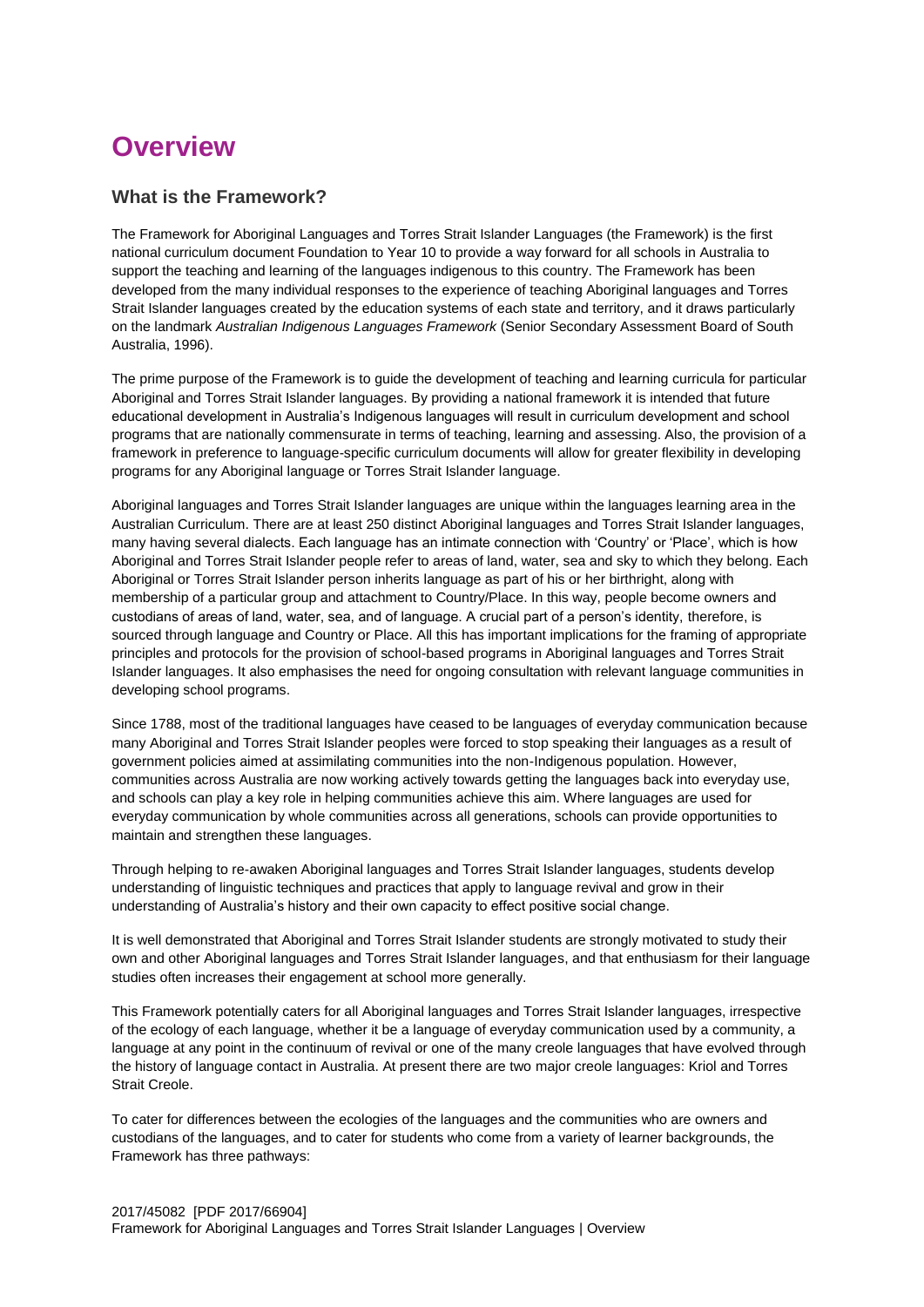- First Language Learner Pathway (L1)
- Second Language Learner Pathway (L2)
- Language Revival Learner Pathway (LR).

The pathway approach recognises that the two key variables are 'the learner' and 'the nature of the language'.

The Framework is designed to be flexible. When developing language-specific curricula and programs, aspects of the content and achievement standards from across the pathways can be selected, adapted and modified in ways that best suit the particular language and its context and learners.

# **Structure**

# **Pathways**

To cater for differences between the ecologies of languages and the communities who are owners and custodians of those languages, and to cater for students who come from a variety of learner backgrounds, the Framework has three pathways:

- First Language Learner Pathway (L1)
- Second Language Learner Pathway (L2)
- Language Revival Learner Pathway (LR).

This approach recognises that the two key variables are 'the learner' and 'the nature of the language'.

The Framework is designed to be flexible in use for developing language-specific curricula and programs. Aspects of the content and achievement standards from the various learner pathways can be selected, adapted and modified in ways that best suit a particular language, to ensure that the curriculum and subsequent programs are appropriately pitched and to recognise the nature of the language, the nature of the learners and the context of learning.

# **First Language Learner Pathway (L1)**

Languages studied in the First Language Learner Pathway (L1) are typically used in spoken form as the language of everyday communication by whole communities across all generations.

Typically, but not exclusively, L1 programs will occur on Country/Place and will have constant involvement from a variety of speakers from the community. A key expectation in the L1 pathway is that of students having opportunities to interact with Elders and particular places on Country/Place.

Learners are typically Aboriginal or Torres Strait Islander children who have learnt the language from their families as a first language and continue to use it naturally at home and play. Students may have varying skills in other languages, including varieties of English.

The First Language Learner Pathway provides students with an opportunity to study a first language at school. For these students, having the opportunity to learn their own language at school supports their cognitive development and signals recognition of the value and status of their language and ways of using and understanding language. Learning and using one's own language at school also meets a widely held community aim to strengthen students' identity and their connection between their families, community and Country/Place.

Students develop language skills to expand the domains of use in the language. This includes developing skills in registers and genres not normally encountered in their family and home community; in effect, this may involve the students in the creative development of new registers/genres, vocabulary and expressions in the language. As well as continuing to develop, extend and strengthen oracy, a key feature of the First Language Learner pathway is the development of written literacy.

The curriculum content and achievement standards in the First Language Learner Pathway are generalised in order to cater for the range of Aboriginal or Torres Strait Islander languages that may be learnt as a first language. The curriculum content and achievement standards will need to be adapted when developing language-specific curricula, and will need to be modified if the program occurs off-Country.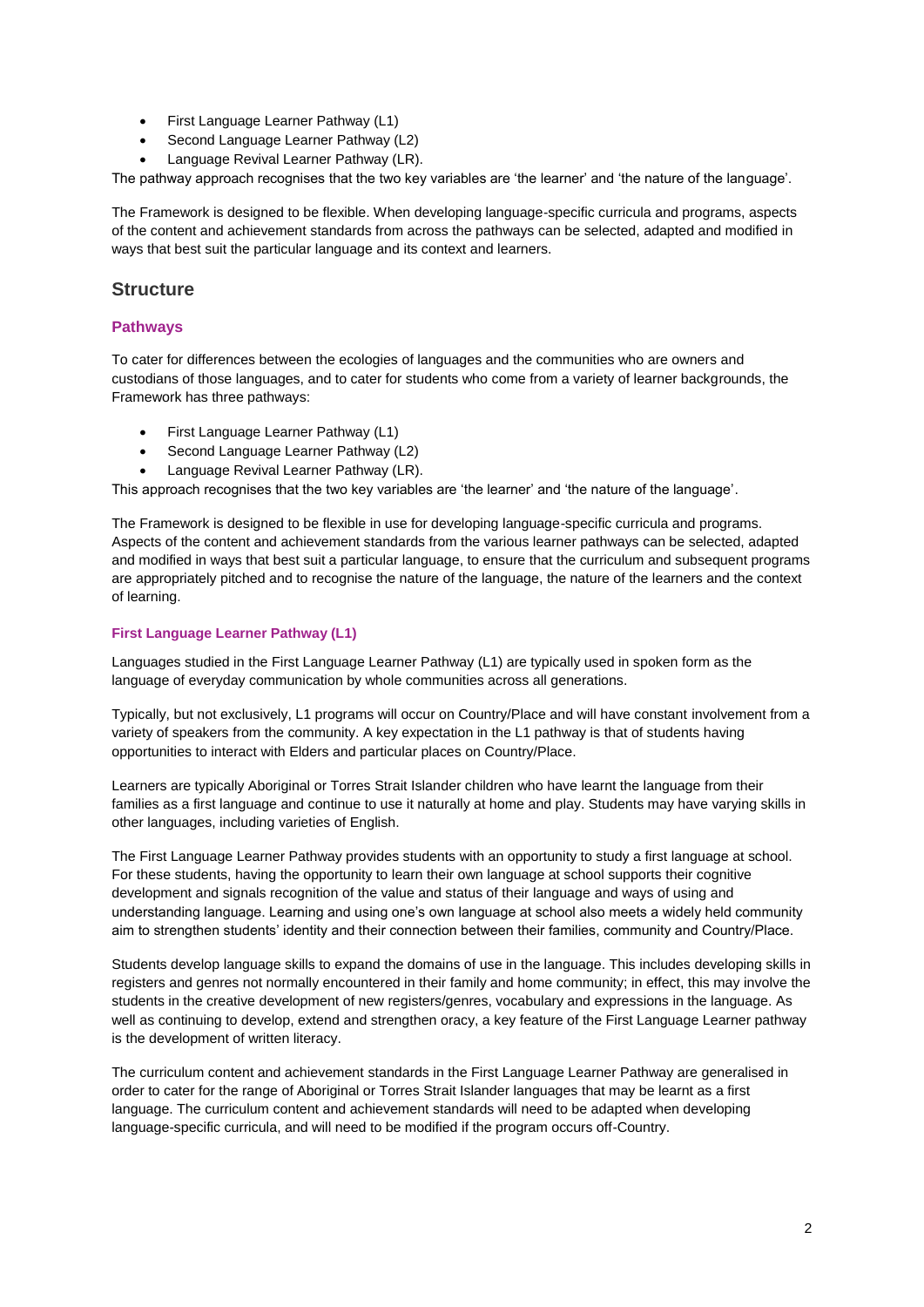### **Summary of Key Features of the First language learner pathway:**

| <b>First Language Learner</b><br>Pathway | Spoken right through (full linguistic code)                                                                              |
|------------------------------------------|--------------------------------------------------------------------------------------------------------------------------|
|                                          | Substantial range of speakers across all generations                                                                     |
|                                          | Used as the language of community                                                                                        |
|                                          | Learners are typically Aboriginal or Torres Strait Islander children who have<br>learnt the language as a first language |
|                                          | Curriculum written on the assumption that L1 programs will occur on<br>Country/Place                                     |

#### **Second Language Learner Pathway (L2)**

Languages studied in the Second Language Learner Pathway (L2) are typically languages used in spoken form as the language of everyday communication by whole communities across all generations.

The second language learner pathway has been written on the assumption that learning will occur off-Country, involving students who are typically not from the language community and having little or no experience of the language and culture. They are introduced to learning the language at school as an additional, new language.

The language chosen for curriculum development should have a sizeable set of resources in a variety of media, such as local documentaries, bilingual narrative and descriptive texts, and educational materials in print and digital form. Learning is enriched and authenticated by interaction with visiting Elders and community speakers, and where possible visits to Country/Place. Information and communications technologies provide additional resources to support a range of language and culture experiences.

The Second Language Learning Pathway provides students with an opportunity to study a language that is structurally very different from English and from a culture quite distant from the English-speaking mainstream. This develops a deeper appreciation of the nature and diversity of languages and cultures, and supports the acquisition of knowledge and skills necessary to learn and understand an Aboriginal or Torres Strait Islander language and its cultural context.

For students who are from the language community but who did not grow up speaking the language, it is an opportunity to reaffirm their cultural identity through learning the language of their community.

The curriculum content and achievement standards in the Second Language Learner Pathway are generalised in order to cater for the range of Aboriginal or Torres Strait Islander languages that may be learnt as a second language. The content descriptions, content elaborations and achievement standards for the Second Language Learner Pathway will need to be adapted for use with the particular language being taught and will need to be modified if the program occurs on-Country or if the learners are from the language community.

#### **Summary of Key Features of the Second language learner pathway**

| Second Language | Spoken right through (full linguistic code)                                                                                                      |
|-----------------|--------------------------------------------------------------------------------------------------------------------------------------------------|
| Learner Pathway | Substantial range of speakers across all generations                                                                                             |
|                 | Curriculum written on the assumption that L2 programs will occur off-Country/Place<br>and learners are typically not from the language community |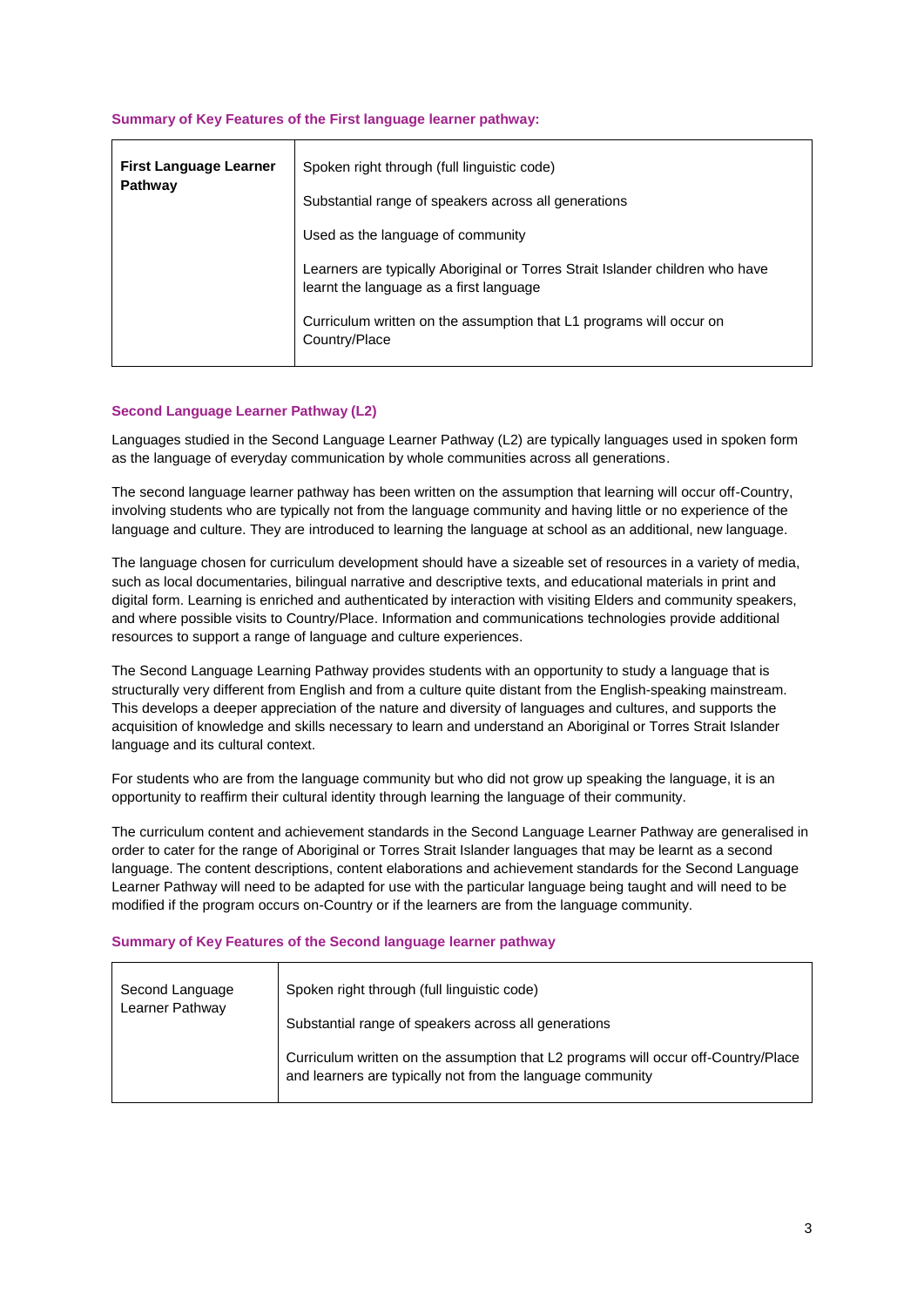#### **Language Revival Learner Pathway (LR)**

The Language Revival Learner Pathway (LR) provides opportunities for students to study Aboriginal or Torres Strait Islander languages that are being revived by their owners or custodians and are in various stages of revitalisation, renewal and reclamation.

LR covers a much broader range of language types and ecologies than either L1 or L2, and the vast majority of Aboriginal languages and Torres Strait Islander Languages are included in the LR category.

Schools teaching the Language Revival Learner Pathway (LR) will most likely be located broadly within the geographical region of the language and culture, sometimes in towns and cities and other times in rural and remote regions. Classes will likely include students who relate closely to the language and culture as well as students with varying degrees of affiliation with the language and culture, including some with no connections to the language and culture. A key expectation in the LR pathway is that students have opportunities to interact with Elders and particular places on Country/Place.

The Language Revival Learner Pathway draws on the Australian Indigenous Languages Framework (AILF) and takes into account key variables such as: how much is known about and documented for the language**;** the extent to which languages are used or remembered, ranging from languages no longer spoken (owners often use the term 'sleeping') to those spoken fluently by members of the older generations; and the extent to which languages have been reintroduced into the community of owners and custodians.

These variables give rise to the following broad categories of language revival:

- **Language Revitalisation:** where there are fluent L1 speakers (typically members of the older generation) but intergenerational transmission of the language has been interrupted. In this case, younger generations may understand some of the language and may use some words and phrases but they do not speak it as their first language. Examples of revitalisation languages include: Walmajarri in the Kimberley, Yindjibarndi in the Pilbara, Meriam in the Torres Strait, Dyirbal in north-eastern Queensland, Wubuy (Nunggubuyu) in Arnhem Land, and Adnyamathanha (Yura Ngawarla) in the Flinders Ranges. .
- **Language Renewal:** where there are a number of adult speakers who use the language to varying degrees in the community, but not 'right through', and where other language resources are drawn upon. Examples of languages being renewed include: Noongar in south-west Western Australia, Gumbaynggirr on the north coast of New South Wales, Ngarrindjeri on the Lower Murray Lakes in South Australia, Djabugay in the Atherton Tablelands in northern Queensland and Yugambeh in southern Queensland. .
- **Language Reclamation:** where language revival by necessity relies primarily on historical documentation of the language in the absence of active community knowledge of it. Examples of reclamation languages include: Kaurna from Adelaide, Narungga from the Yorke Peninsula, Dharuk or Eora (Iyora) from Sydney, Yuwibara from central Queensland, Wemba-Wemba and Woiwurrung from Victoria, and Awabakal from the Newcastle area in New South Wales.

A number of factors and variables need to be considered when developing a language revival curriculum:

# **Summary of Key Features of the Language Revival Learner Pathway**

| <b>Language Revival</b><br><b>Learner Pathway</b> | Languages being revived by their owners and in various stages of revitalisation,<br>renewal and reclamation                                                                             |  |  |  |
|---------------------------------------------------|-----------------------------------------------------------------------------------------------------------------------------------------------------------------------------------------|--|--|--|
|                                                   | Language learners who relate closely to the language and culture, as well as<br>learners with varying degrees of connection to the language and culture and some<br>with no connections |  |  |  |
|                                                   | Curriculum written on the assumption that LR programs will typically occur broadly<br>within the geographical region of the language and culture                                        |  |  |  |
|                                                   | Curriculum pitched approximately at middle-of-the-range revival languages                                                                                                               |  |  |  |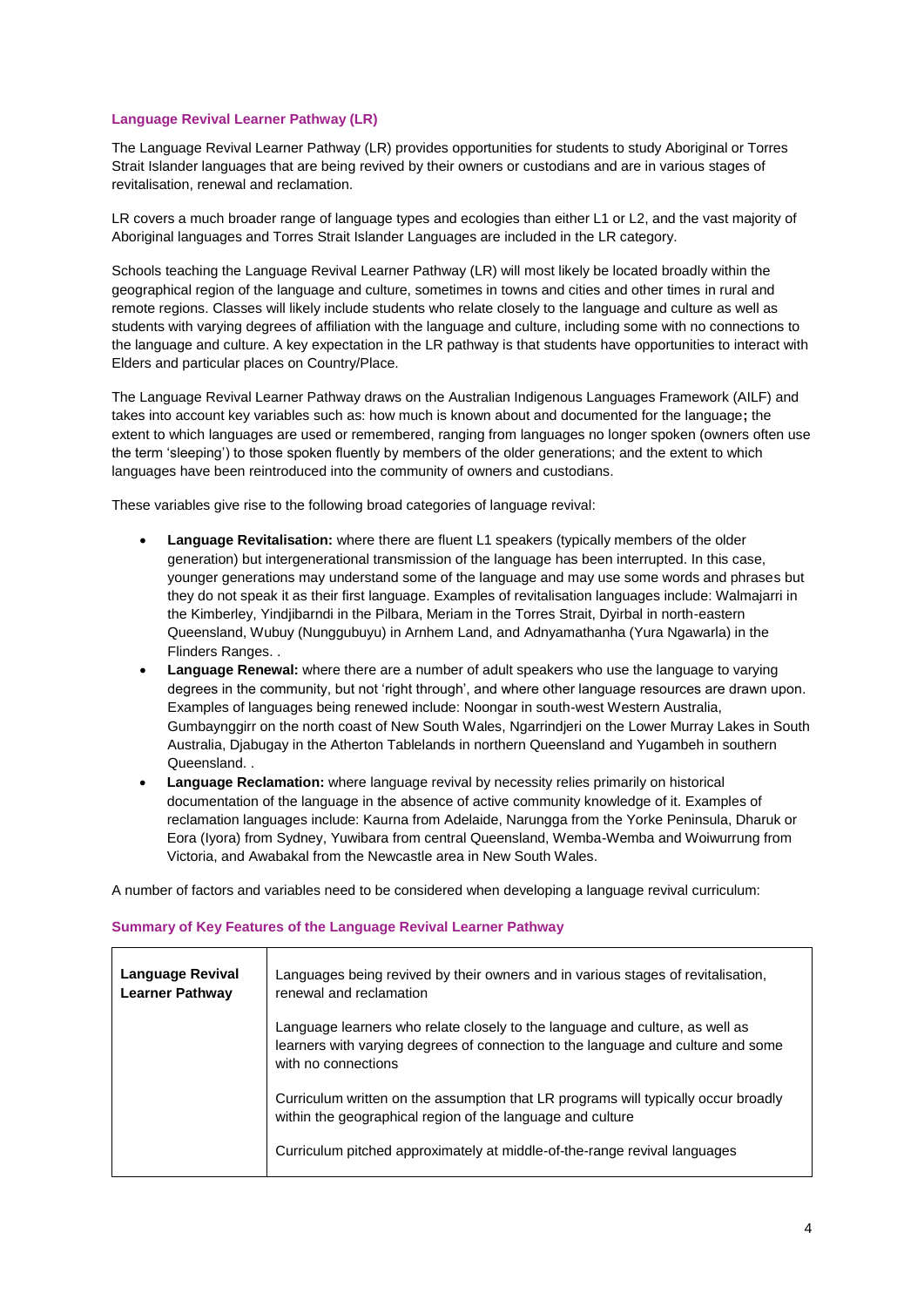#### **What is known and documented about the language**

Many languages may only be known from wordlists, which are typically of widely varying quality. Some may have sketchy grammars; others may have recorded texts from which some grammar may be extracted; some, which have slipped from everyday use, may have audio and film resources. In the case of poorly documented languages where speakers no longer exist and sound or film resources were never made there will be many gaps to fill. Source materials will need to be interpreted through comparison with each other and with closely related languages, if indeed documentation of such languages exists.

Where there are still speakers of the revival language, fewer gaps will need to be filled and fewer assumptions will need to be made, because the remaining speakers will be the arbiters of what is correct or not. It is not unusual in such cases to have widely differing opinions about what is right, which may simply reflect underlying dialect differences or language change. Where a language is only known from written, historical records, there will be more need for interpretation and the application of historical and comparative linguistics in rebuilding the language, with the understanding that the revived language will most likely never match precisely the original language in structure, vocabulary and usage.

# **The extent to which languages are used or remembered**

Revival languages also differ in relation to the extent to which they have been re-introduced into the community of owners and custodians, for example:

- the range of functions for which the language is now used (for example, private conversations, written communication, digital messaging, social media)
- the extent of its use in the public domain (for example, public speeches, Welcomes to Country, Acknowledgements of Country, naming various public entities and institutions)
- its use in educational programs (for example, at school or post-school level, in community schools, involvement of non-Indigenous as well as Indigenous people)
- the degree of development of contemporary resources (for example, alphabet books, dictionaries, grammars, learner's guides, readers, animations, radio shows, television shows, websites with online language lessons, phone apps).

Some languages have only just begun their journey of revival, while others have advanced to a point where initial generations of new first language speakers are beginning to emerge as parents use the revived languages with their children.

For languages with limited documentation, English or another community language might be used in a complementary fashion in school programs, for example, to fill in for missing words or expressions. Alternatively, language owners and the general community may decide to sidestep these gaps altogether and entirely avoid the use of English or other languages for these purposes.

#### **Implications for developing language specific curricula and language programs**

The curriculum content and achievement standards in the Language Revival Learner Pathway are generalised in order to cater for the range of Aboriginal or Torres Strait Islander languages that may be learnt within this pathway.

The Language Revival Learner Pathway is pitched approximately at middle-of-the-range revival languages; that is, those that no longer have fluent first language speakers but have sufficient resources, including a grammar and dictionary, to enable a comprehensive, cumulative, rigorous and meaningful teaching program to be developed. Where there are major gaps in knowledge or documentation relating to a language, consideration needs to be given to how far the curriculum content and achievement standards can be realised and sustained for long-term, cumulative learning. An Aboriginal and/or Torres Strait Islander cultural studies program may be a better option under circumstances of severe constraint.

Many teaching and learning programs will use the LR pathway for languages that have few, if any, speakers and associated language community. It is conceivable that over time a language functioning well in revival mode could develop a sufficiently substantial speech community across all generation levels for it to be taught in either the L1 or L2 pathway. Until a revival language achieves this critical mass, however, the recommended learning pathway is LR.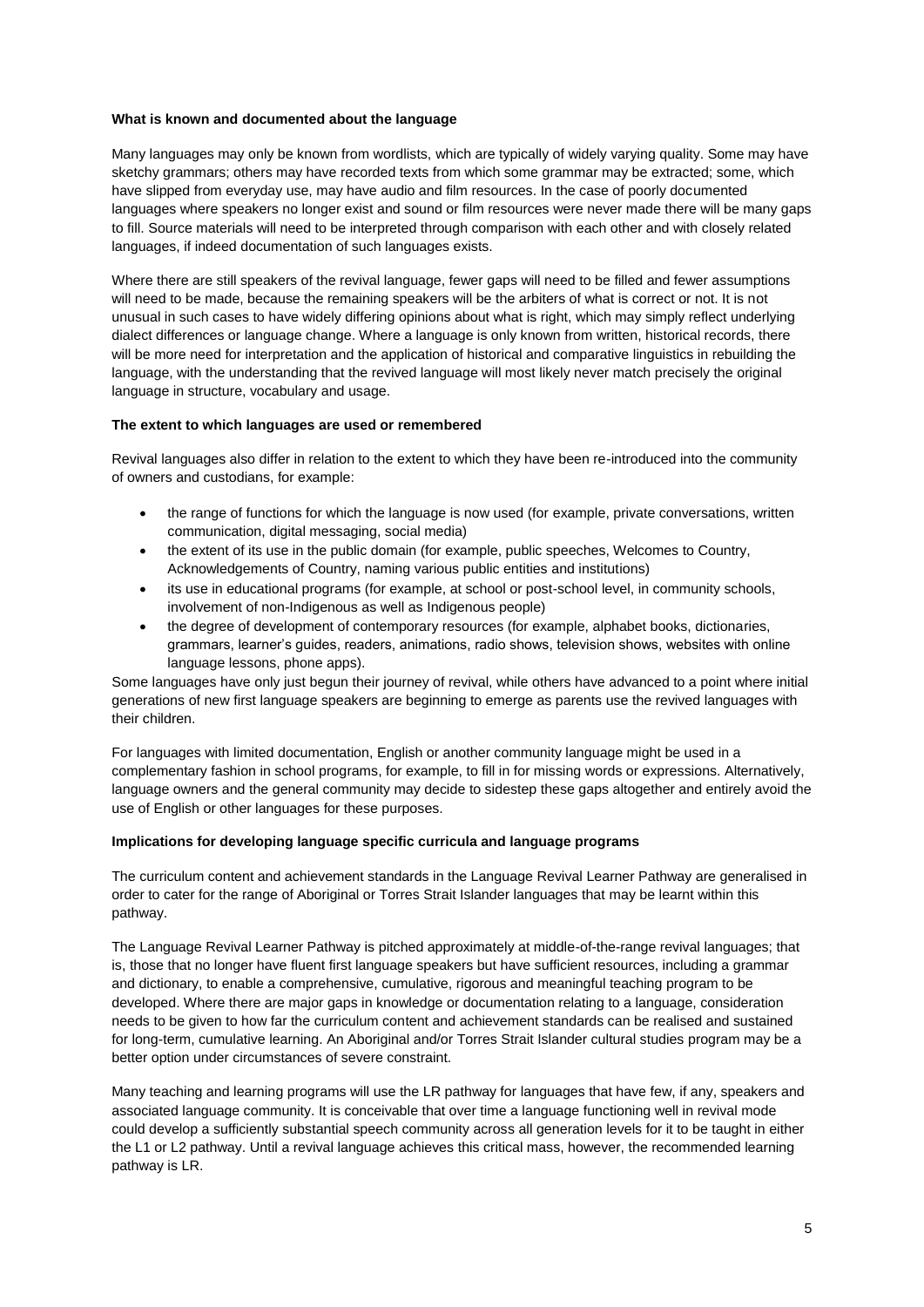The content descriptions, content elaborations and achievement standards for the Language Revival Learner Pathway will need to be adapted when developing a language-specific curriculum.

Language-specific curriculum development for languages that are being revived, still have first languages speakers, are regaining fluent speakers, or have substantial resources, could consider some aspects of the content and achievement standards from the First Language Learner or Second Language Learner Pathways . The L2 pathway could be used as a basis for curriculum development. In these instances, content descriptions, elaborations and achievement standards would need to be adapted and modified to ensure that the curriculum is appropriately pitched and to reflect the nature of the language, the nature of the learners, and the context of learning.

The following table provides a summary of the three learner pathways.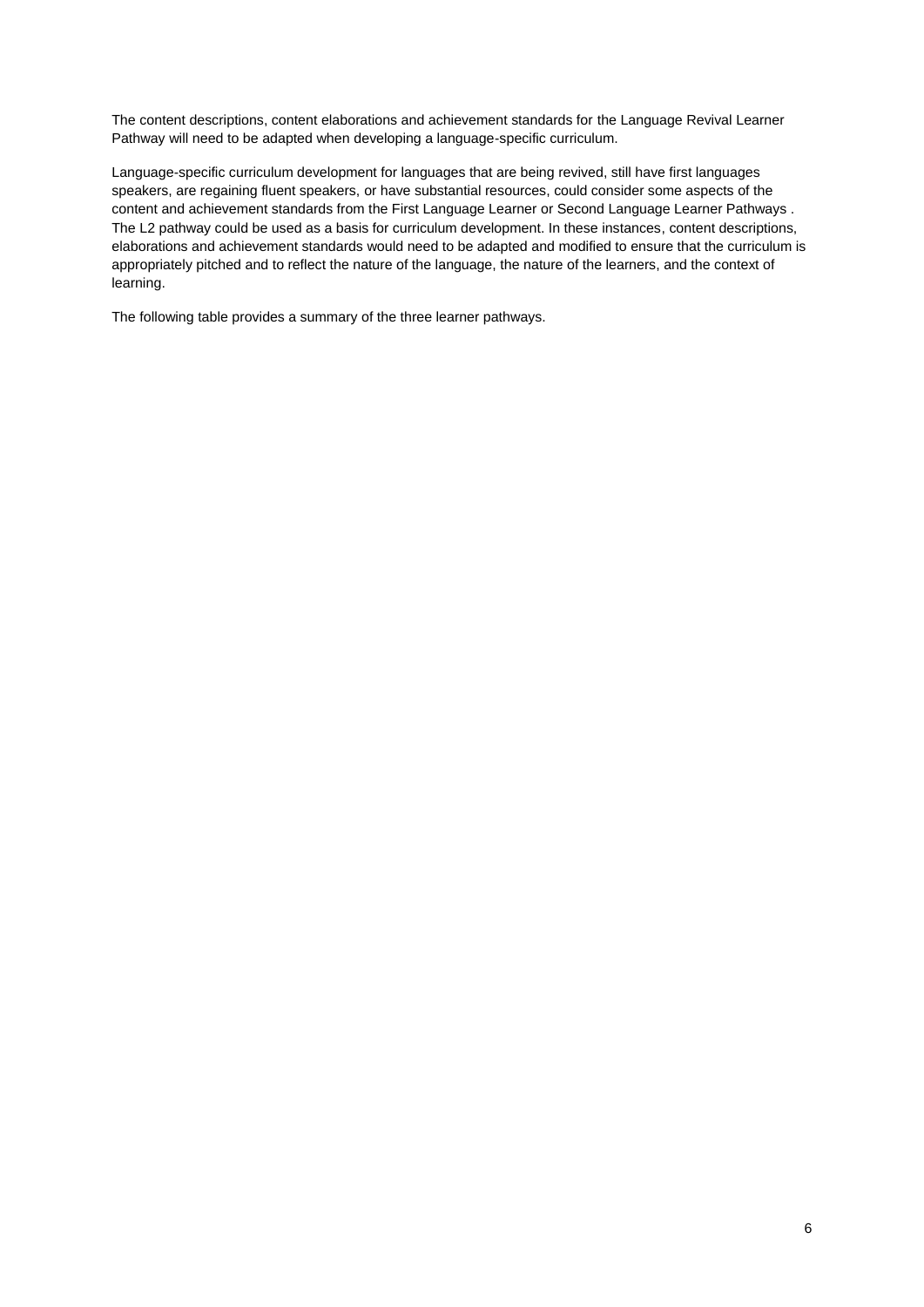#### Table 1: Summary of the three learner pathways

| <b>First</b><br>Language<br>Learner<br><b>Pathway</b>  | Language spoken right through $-$ full linguistic code<br>$\bullet$<br>Substantial range of speakers across all generations<br>$\bullet$<br>Language used as the language of community<br>$\bullet$<br>Learners typically Aboriginal or Torres Strait Islander children who have learnt the language as a first language<br>$\bullet$<br>Curriculum written on the assumption that L1 programs will occur on-Country/Place<br>$\bullet$                                                                                                                        |
|--------------------------------------------------------|----------------------------------------------------------------------------------------------------------------------------------------------------------------------------------------------------------------------------------------------------------------------------------------------------------------------------------------------------------------------------------------------------------------------------------------------------------------------------------------------------------------------------------------------------------------|
| <b>Second</b><br>Language<br>Learner<br><b>Pathway</b> | Language spoken right through $-$ full linguistic code,<br>$\bullet$<br>Substantial range of speakers across all generations<br>$\bullet$<br>Curriculum written on the assumption that L2 programs will occur off-Country/Place and learners are typically<br>$\bullet$<br>not from the target language community                                                                                                                                                                                                                                              |
| Language<br>Revival<br>Learner<br><b>Pathway</b>       | Languages being revived by their owners and in various stages of revitalisation, renewal and reclamation<br>Learners who relate closely to the language and culture as well as learners with varying degrees of connection<br>$\bullet$<br>to the language and culture and some with no connections<br>Curriculum written on the assumption that LR programs will typically occur broadly within the geographical<br>$\bullet$<br>region of the language and culture<br>Curriculum pitched approximately at middle-of-the-range revival languages<br>$\bullet$ |

# **Sequences of learning**

The Framework for Aboriginal Languages and Torres Strait Islander Languages is written in the bands Foundation – Year 2, Years 3–6 and Years 7–10. In the absence of pedagogical evidence across the country for all these languages, these broad bands of learning provide maximum local flexibility in curriculum development.

# **Strands, sub-strands and threads**

The content of the Framework for Aboriginal Languages and Torres Strait Islander Languages is organised through two interrelated strands that realise the four aims. The two strands are:

- *Communicating:* using language for communicative purposes in interpreting, creating and exchanging meaning
- *Understanding*: analysing language and culture as resources for interpreting and creating meaning.

The strands reflect three important aspects of language learning:

- communication
- analysis of aspects of language and culture
- reflection that involves, for example,
	- o reflection on the experience of communicating
	- $\circ$  reflection on comparative dimensions of the different languages used by students (for example, the first language in relation to the second language and self in relation to others).

A set of sub-strands has been identified within each strand, which reflects dimensions of language use and the related content to be taught and learned. The strands and sub-strands do not operate in isolation, but are integrated in relation to language use for different purposes in different contexts. The relative contribution of each sub-strand differs for described languages, pathways and bands of learning.

The following table provides a brief description of each of the strands and sub-strands.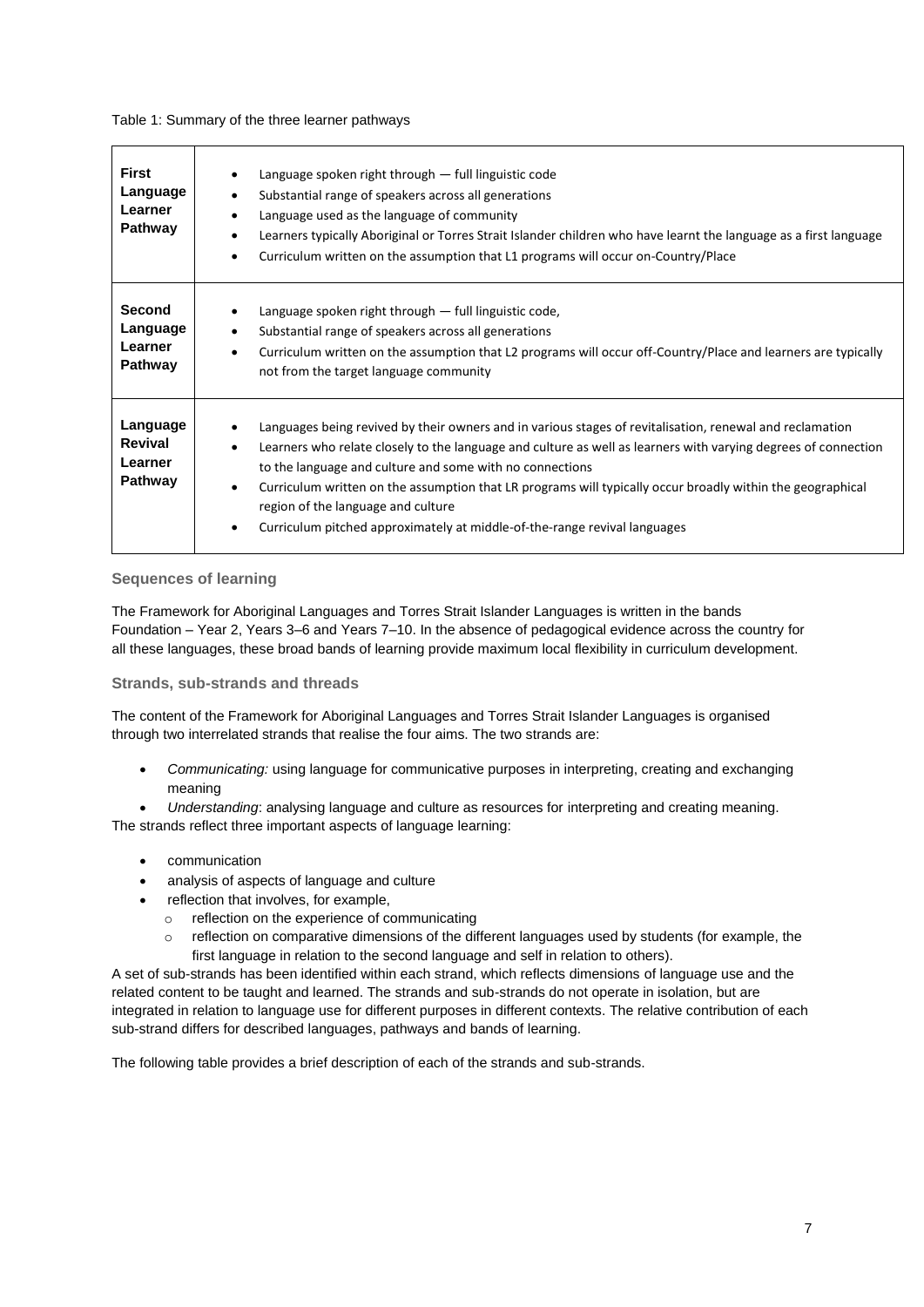Table 2: Relationship between strands and sub-strands

| <b>Strand</b>                                                                                                              | Sub-strand                                 | <b>Description</b>                                                                                                                                                                                                                                              |
|----------------------------------------------------------------------------------------------------------------------------|--------------------------------------------|-----------------------------------------------------------------------------------------------------------------------------------------------------------------------------------------------------------------------------------------------------------------|
| <b>Communicating:</b><br>Using language for communicative<br>purposes in interpreting, creating<br>and exchanging meaning. | 1.1 Socialising                            | Interacting orally and in writing to exchange ideas,<br>opinions, experiences, thoughts and feelings;<br>participating in planning, negotiating, deciding and<br>taking action.                                                                                 |
|                                                                                                                            | 1.2 Informing                              | Obtaining, processing, interpreting and conveying<br>information through a range of oral, written and<br>multimodal texts; developing and applying knowledge.                                                                                                   |
|                                                                                                                            | 1.3 Creating                               | Engaging with real and imagined experience by<br>participating in, responding to and creating a range of<br>texts, such as stories, songs, dances and paintings<br>and visual designs.                                                                          |
|                                                                                                                            | 1.4 Translating                            | Moving between languages and cultures orally and in<br>writing, recognising different interpretations and<br>explaining these to others.                                                                                                                        |
|                                                                                                                            | 1.5 Identity                               | Exploring and expressing their sense of identity as<br>individuals and as members of particular speech<br>communities and cultures.                                                                                                                             |
|                                                                                                                            | 1.6 Reflecting                             | Participating in intercultural exchange, questioning<br>reactions and assumptions; considering how<br>interaction shapes communication and identity.                                                                                                            |
| <b>Understanding:</b><br>Analysing and understanding                                                                       | 2.1 Systems of<br>language                 | Understanding the language system, including sound,<br>writing, grammar and text.                                                                                                                                                                               |
| language and culture as resources<br>for interpreting and shaping<br>meaning in intercultural exchange.                    | 2.2 Language<br>variation and<br>change    | Understanding how languages vary in use (register,<br>style, standard and non-standard varieties) and<br>change over time and place.                                                                                                                            |
|                                                                                                                            | 2.3 Language<br>awareness                  | Analysing and understanding the general nature and<br>function of language and culture, focusing on areas<br>such as the changing relationship of languages and<br>cultures over time, and the ability of new media and<br>technologies to shape communication. |
|                                                                                                                            | 2.4 The role of<br>language and<br>culture | Analysing and understanding the role of language and<br>culture in the exchange of meaning.                                                                                                                                                                     |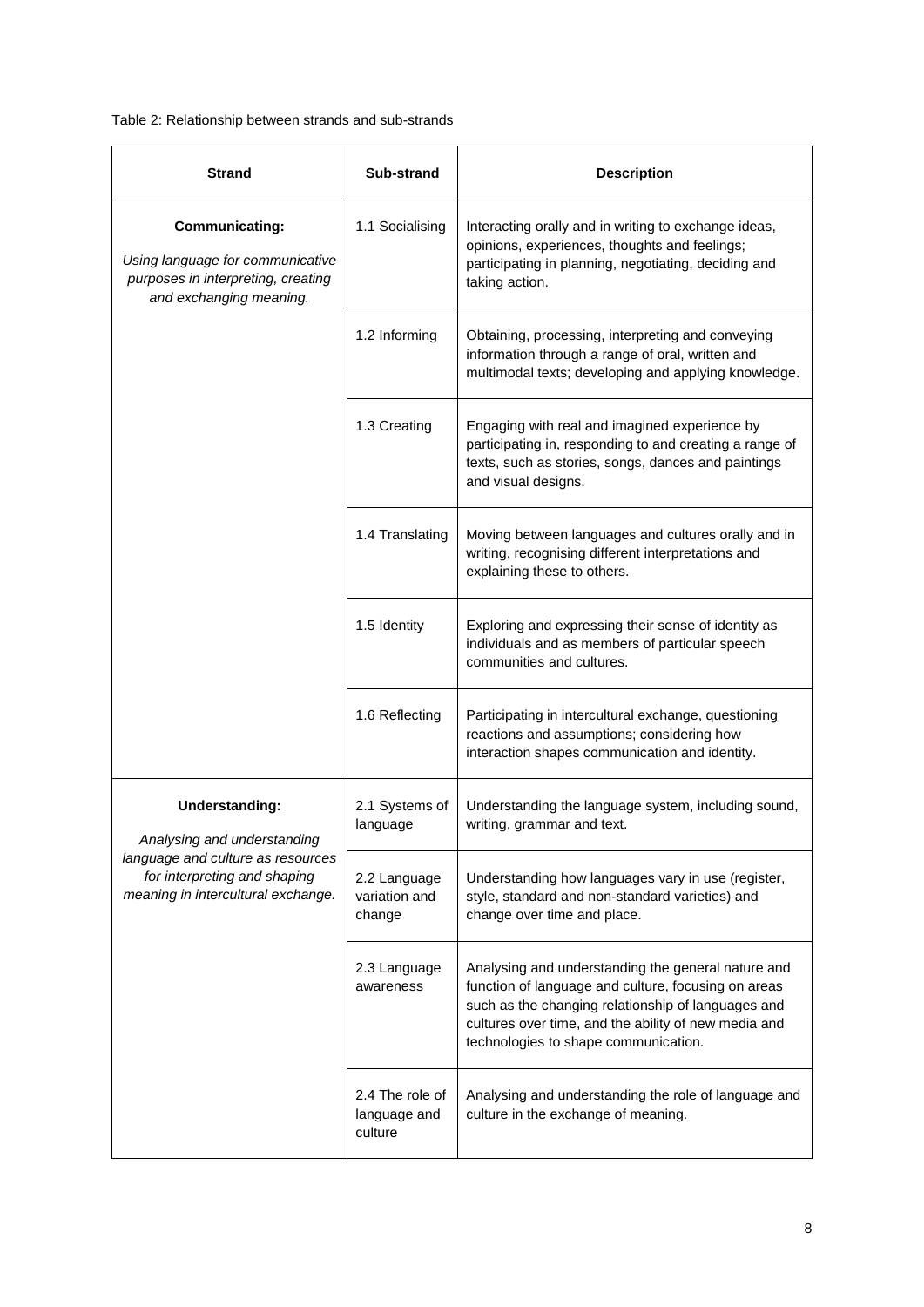|  | 2.5 Role of<br>language<br>building | Analysing and understanding language building as a<br>means to extend the potential of the language in the<br>areas of vocabulary, expression and discourse, and<br>developing knowledge of linguistic techniques such as<br>collecting, describing and recording language. |
|--|-------------------------------------|-----------------------------------------------------------------------------------------------------------------------------------------------------------------------------------------------------------------------------------------------------------------------------|
|--|-------------------------------------|-----------------------------------------------------------------------------------------------------------------------------------------------------------------------------------------------------------------------------------------------------------------------------|

The sub-strands are further differentiated according to a set of 'threads' that support the internal organisation of content in each sub-strand. These 'threads' are designed to capture: (1) range and variety in the scope of learning; and (2) a means of expressing progression of content across the learning sequences.

The following table provides a brief description of each of the strands and sub-strands.

| <b>Strand</b> | Sub-strand      | <b>Thread</b>                                                                      |                                                                                    |                                                                                    |  |
|---------------|-----------------|------------------------------------------------------------------------------------|------------------------------------------------------------------------------------|------------------------------------------------------------------------------------|--|
|               |                 | L1                                                                                 | L2                                                                                 | <b>LR</b>                                                                          |  |
| Communicating | 1.1 Socialising | Socialising/interacting                                                            | Socialising/interacting                                                            | Socialising/interacting                                                            |  |
|               |                 | Taking<br>action/collaborating                                                     | Taking<br>action/collaborating                                                     | Taking<br>action/collaborating                                                     |  |
|               |                 | Developing the<br>language of schooling                                            | Developing language<br>for classroom<br>interaction                                | Developing language<br>for classroom<br>interaction                                |  |
|               | 1.2 Informing   | Obtaining and using<br>information                                                 | Obtaining and using<br>information                                                 | Obtaining and using<br>information                                                 |  |
|               |                 | Conveying information                                                              | Conveying information                                                              | Conveying information                                                              |  |
|               | 1.3 Creating    | Participating in and<br>responding to stories,<br>song, dance and visual<br>design | Participating in and<br>responding to stories,<br>song, dance and<br>visual design | Participating in and<br>responding to stories,<br>song, dance and<br>visual design |  |
|               |                 | Creating and<br>performing                                                         | Creating and<br>performing                                                         | Creating and<br>performing                                                         |  |
|               | 1.4 Translating | Translating/interpreting,<br>transcribing and<br>explaining                        | Translating/interpreting<br>and explaining                                         | Translating/interpreting<br>and explaining                                         |  |
|               |                 | Creating<br>bilingual/multilingual<br>texts                                        | Creating bilingual texts                                                           | Creating bilingual texts                                                           |  |

Table 3: Summary of threads across the three learner pathways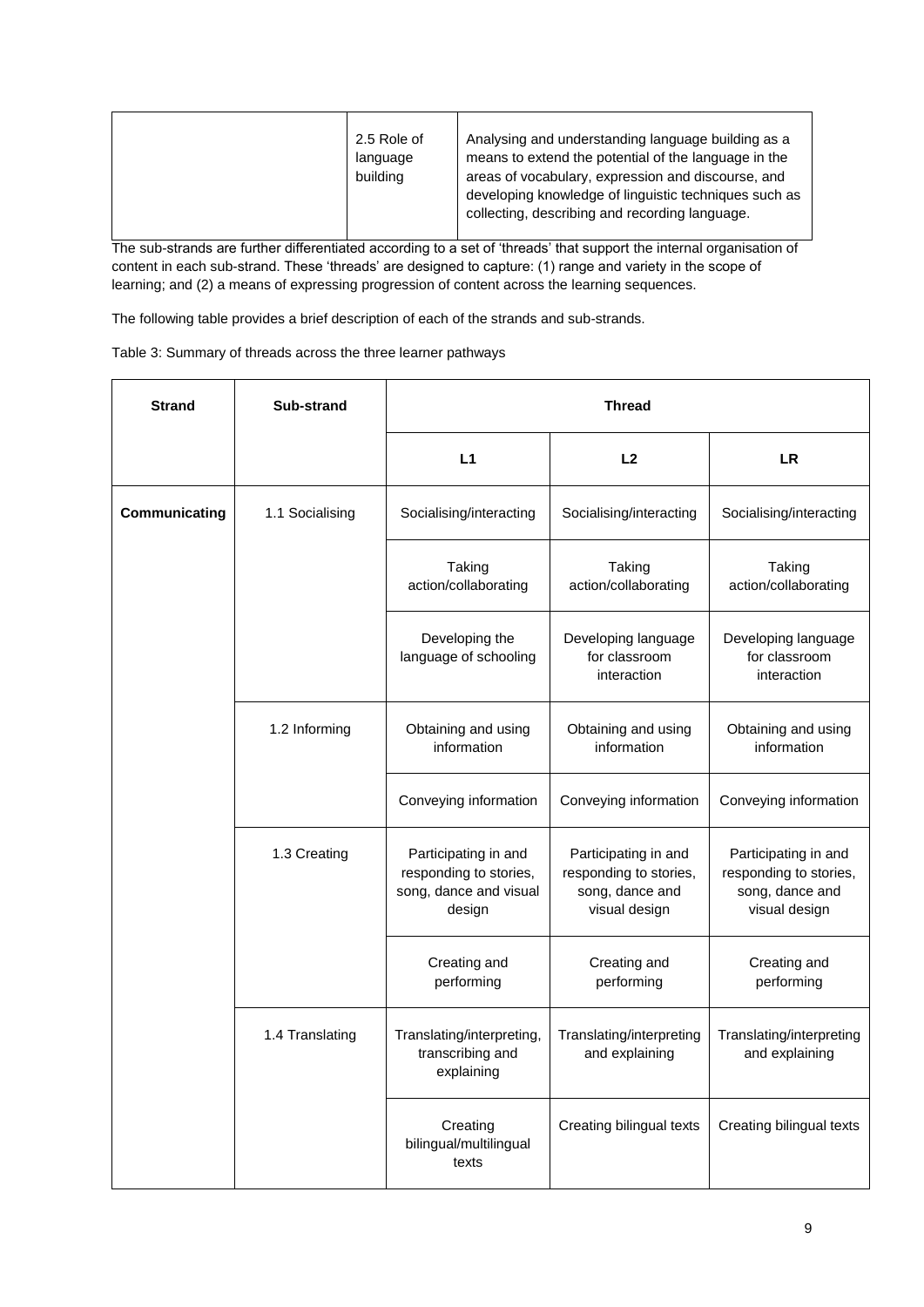|                      | 1.5 Identity                            | People, kinship and<br>community                                                                 | <b>Expressing identity</b>                                                                       | <b>Expressing identity</b>                                                                       |
|----------------------|-----------------------------------------|--------------------------------------------------------------------------------------------------|--------------------------------------------------------------------------------------------------|--------------------------------------------------------------------------------------------------|
|                      |                                         | Country/Place                                                                                    |                                                                                                  |                                                                                                  |
|                      |                                         | History/Story                                                                                    |                                                                                                  |                                                                                                  |
|                      | 1.6 Reflecting                          | Reflecting on<br>intercultural experience                                                        | Reflecting on<br>intercultural<br>experience                                                     | Reflecting on<br>intercultural<br>experience                                                     |
| <b>Understanding</b> | 2.1 Systems of<br>language              | Sound and writing<br>systems                                                                     | Sound and writing<br>systems                                                                     | Sound and writing<br>systems                                                                     |
|                      |                                         | Grammar and<br>vocabulary knowledge                                                              | Grammar and<br>vocabulary knowledge                                                              | Grammar and<br>vocabulary knowledge                                                              |
|                      |                                         | Ways of<br>communicating and<br>creating text                                                    | Ways of<br>communicating and<br>creating text                                                    | Ways of<br>communicating and<br>creating text                                                    |
|                      |                                         |                                                                                                  | Links between<br>language, kin and land                                                          | Links between<br>language, kin and land                                                          |
|                      | 2.2 Language<br>variation and change    | Variability in language<br>use according to social<br>and cultural context                       | Variability in language<br>use according to social<br>and cultural context                       | Variability in language<br>use according to social<br>and cultural context                       |
|                      |                                         | The dynamic nature of<br>language                                                                | The dynamic nature of<br>language                                                                | The dynamic nature of<br>language                                                                |
|                      | 2.3 Language<br>awareness               | Linguistic landscape<br>and ecology                                                              | Linguistic landscape<br>and ecology                                                              | Linguistic landscape<br>and ecology                                                              |
|                      |                                         | Protocols for working<br>with Aboriginal<br>languages and Torres<br>Strait Islander<br>languages | Protocols for working<br>with Aboriginal<br>languages and Torres<br>Strait Islander<br>languages | Protocols for working<br>with Aboriginal<br>languages and Torres<br>Strait Islander<br>languages |
|                      | 2.3 The role of<br>language and culture | The relationship of<br>language culture                                                          | The relationship of<br>language culture                                                          | The relationship of<br>language culture                                                          |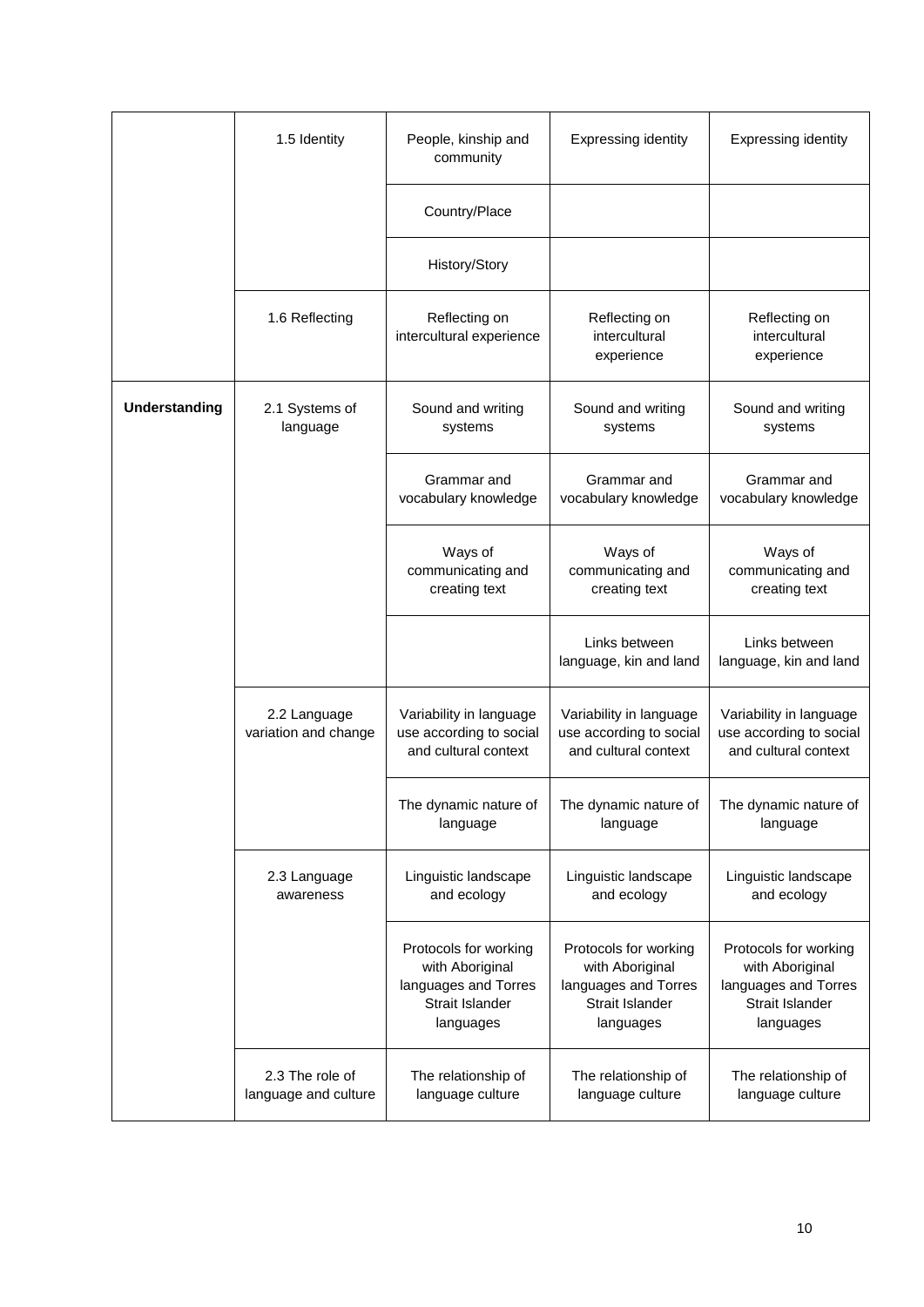| 2.4 Role of language<br>building | Maintaining and<br>strengthening language | Maintaining and<br>strengthening<br>language | Processes and<br>protocols of language<br>building |
|----------------------------------|-------------------------------------------|----------------------------------------------|----------------------------------------------------|
|                                  |                                           |                                              | Techniques of<br>language building                 |

**Concepts, processes and text -types**

# **Concepts**

Concepts are the big ideas that students work with. The choice of the word 'concept' rather than 'topic' is deliberate: it marks a shift from description to conceptualisation. The curriculum invites students not only to describe facts or features of phenomena, situations and events but also to consider how facts and features relate to concepts or principles. For example, a description of a house can lead to a consideration of the concept of 'home' or 'space/place'; a description of a landmark or waterway can lead to a consideration of the Aboriginal or Torres Strait Islander concept of 'Country/Place' or 'Kinship'. This shift is necessary because concepts lend themselves more fruitfully to intercultural comparison and they engage students in personal reflection and more substantive learning.

The key concepts for Aboriginal languages and Torres Strait islander languages and knowledge include:

- Country/Place: links to land, water, sea, sky
- Identity: individual, social, cultural
- Relationships: family and kinship, skin, totem, moiety, sections
- History/Story/Journey
- Community life: past and present
- Ecology: management of natural resources, land-care
- Natural environment: seasons and cycles, topigraphical features of the region, land-forms, plants and animals, category systems, fire, water, night sky and stars, meteorological phenomena, tides and the moon, bush tucker
- Built environment: artefacts, tools, shelters/houses and urban environments
- Artistic expression: story-telling, music and dance, visual design
- Health and well-being: physical, spiritual, mental; cultural safety, body parts, age, change and growth (social, emotional)
- Language as system: sound, grammar, orthography, conventions in speaking, writing and signing, ways of communicating
- Register, variation and structure: age-, gender-, and relationship-appropriate language use; regional variation; loans and cognates; creoles and young people's talk; structural relatedness
- Language ecology: language diversity, growth, endangerment
- Language and cultural revival: language building, reconstruction, maintenance and development, advocacy
- Cultural protocols: values, respect, reciprocity.

# **Processes**

Processes include skills (for example, listening, speaking, reading, viewing, signing, writing, performing, classifying, noticing), as well as higher-order thinking processes (such as, conceptualising, interpreting, reasoning, analysing, explaining, comparing, reflecting) and the processes of collecting, describing and recording language.

# **Text-types**

Text-types include oral, written, visual and multimodal texts. Country/Place, sea and sky are also considered by Communities to be texts. The selection of texts is important because they define and reflect past and present, and linguistic and cultural identity, helping to make the people and experiences of a particular culture distinctive. They also provide opportunities for intercultural dialogue.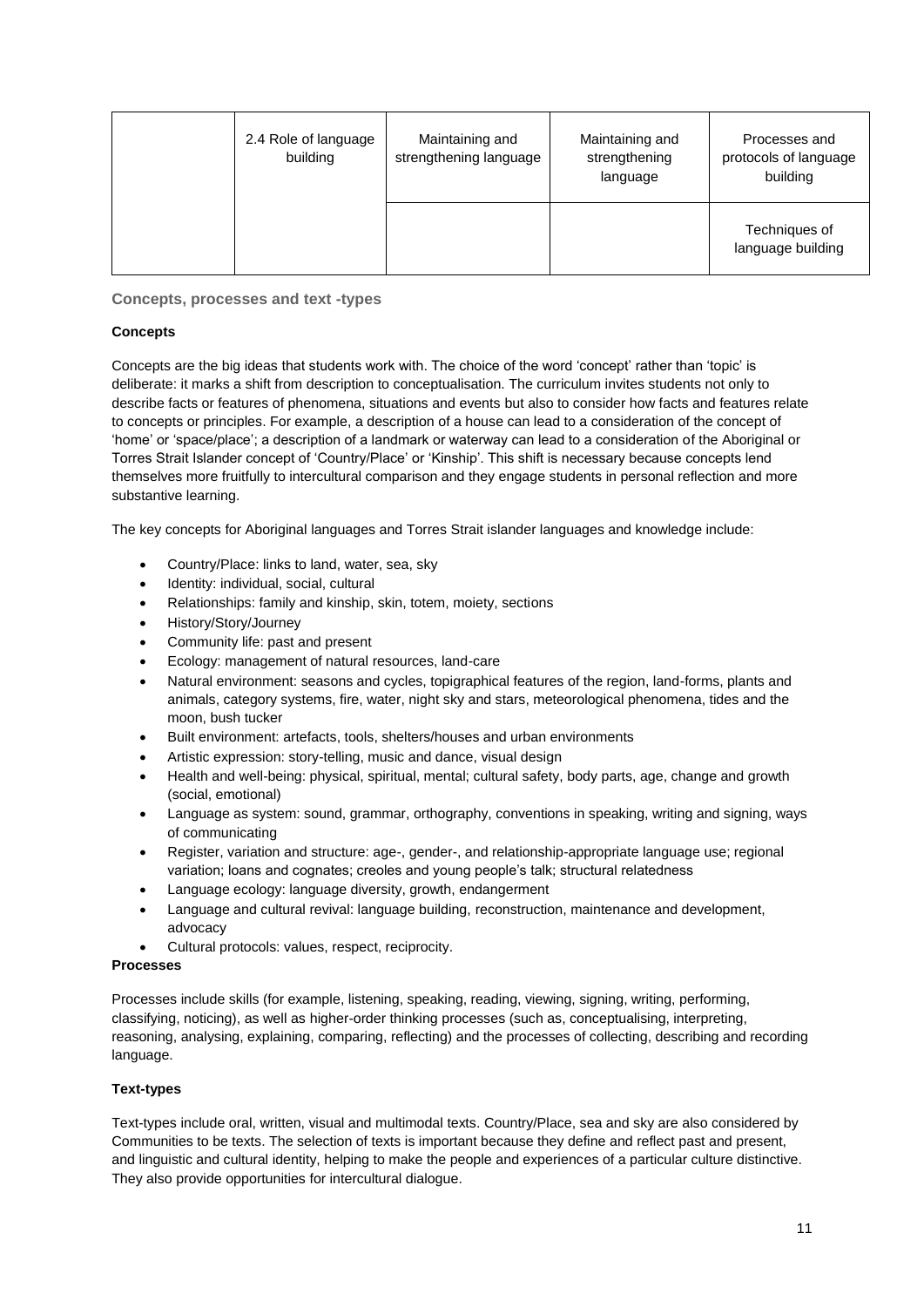Curricula developed from the Framework for particular Aboriginal or Torres Strait Islander languages may draw upon a variety of historical and contemporary types of text. Individual language teaching programs will benefit from incorporating a diversity of support and enrichment materials and experiences, community knowledge and individual expertise, all of which serve as texts.

Oral texts provide the rich experience and engagement characteristic of live performance, and may range from the relatively free forms of informal story-telling and yarning to the more canonically fixed forms of song and associated dance and ceremony. The performance of oral texts encourages interactive learning at all stages and for all orientations of language learning; they are the forms of expression in which Aboriginal and Torres Strait Islander cultures excel and which are intrinsic to their communicative structures and styles.

Visual texts are also key texts to guide learning of Aboriginal and Torres Strait Islander languages. These may include ephemeral works, such as ground paintings, tracks left by ceremonial dancers, body painting as well as visual design in more permanent forms worked onto stone, wood, canvas or sporting guernseys. These texts are often collaborative in origin, identifying specific knowledge of Country/Place, linking groups of people and transmitting knowledge to community, and, increasingly, to wider Australian and international audiences. Ground paintings, for example, are traditional expressions of the interactions between humans, History, ancestors, and the environment.

Some Aboriginal and Torres Strait Islander languages are known virtually only through written texts, usually in the form of archival material dating from previous generations when the language was more widely known and used. Present-day owners of these languages may choose to research the texts to retrieve what can be known about them. By so doing they seek to bring them back to a life and culture in which performance once more assumes its central role, and in which everyday forms of the spoken language can be adapted for contemporary life. For these programs in revival languages, historical texts form a crucial starting point for developing new language forms and uses, even though available written texts may vary greatly in detail and accuracy.

Archival material for revival languages, however, may be skewed by the interests, intentions and biases of original recorders and writers; for example, a language may have a substantial grammar recorded for it but large areas of missing lexicon, because it was not of interest to the original recorders. On the other hand, early literacy work with first-language speaker communities may have spawned a flourishing vernacular literacy rich in socialising and informing styles, for example, letter-writing, but little material describing the language structure.

Some languages may be spoken fluently only by the older generation, who therefore become the referenced authors of new texts that reflect changing social and educational conditions and needs, and where the purpose is to re-engage younger generations in acquiring their language, thus ensuring its survival. The role of Elders in these situations is fundamental.

Revival pathways developed for different languages will therefore potentially have access to a wide variety of texts on which programs can be based: some fixed in the archives and some living and ever-changing; some comprehensively descriptive of the internal structure and resources of the language but needing to be enlivened with conversational detail; and some voluble but masking underlying structures needed to generate new language for young learners.

Multimodal and digital media texts have assisted greatly in the transmission of Indigenous knowledge and taxonomies and in the artistic expression of contemporary personal and cultural identity, with a responsiveness often approaching the living nature of traditional oral transmission. There are interactive maps and seasonal calendars describing Country, digital animations depicting Story and Journey, and hyperlinked texts integrating several text-types, all available on personal digital devices small enough to travel with the learner. By engaging in these enhanced texts, learners develop a set of multiple literacies that support not only the learning and transmission of Australia's precious linguistic heritage but the acquisition of techniques and attitudes to learning that boost learners' achievements across the whole curriculum.

# **Language learning and literacy development**

Languages play a crucial role in the educational experience of students and in the curriculum as a whole. Given the diversity of students in Australian schools, it is important to recognise that a range of languages is used either as part of the formal curriculum or as part of learners' socialisation and experience in and out of school.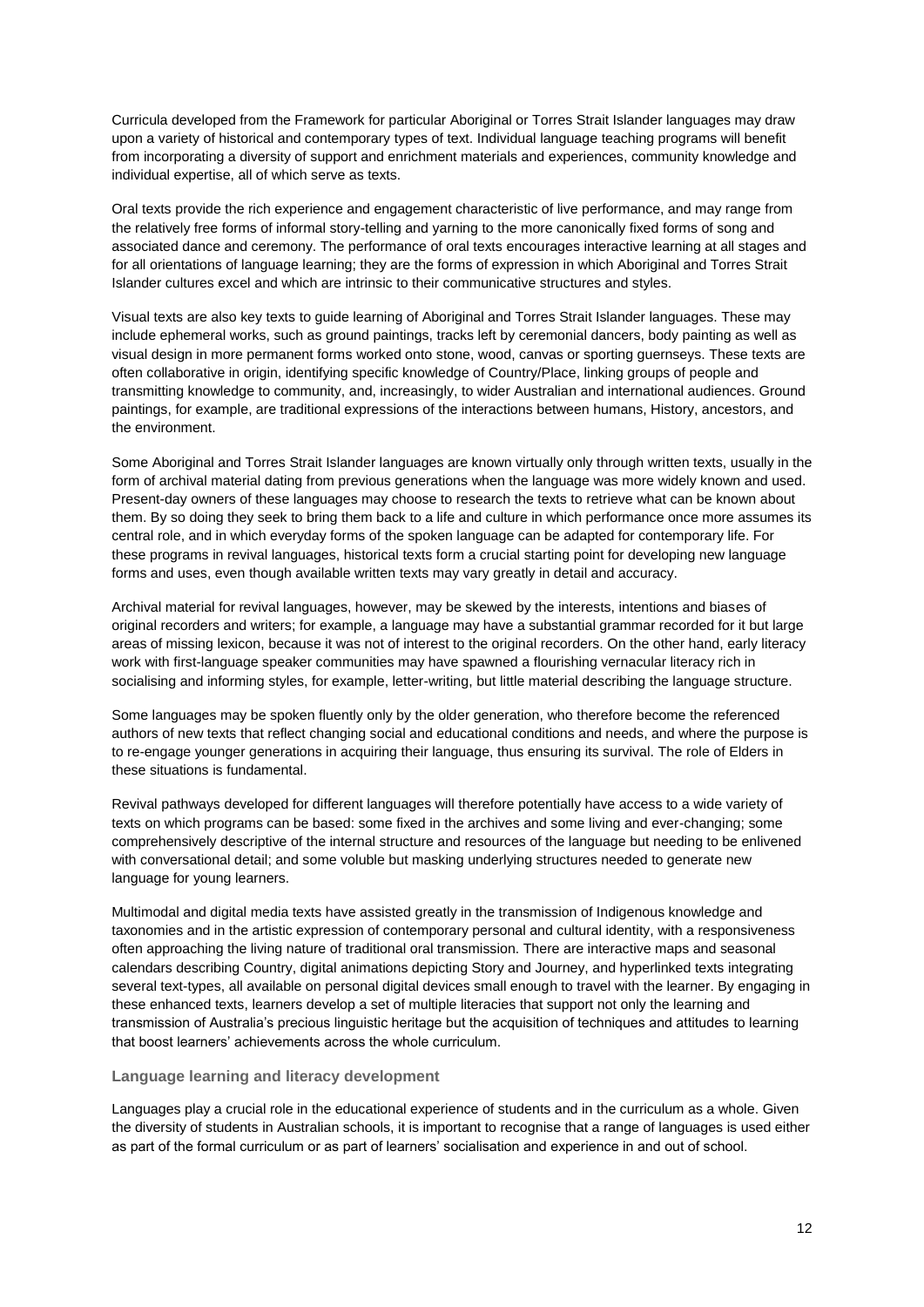Learners bring to school their experience of their first language(s), the one(s) they use for initial socialisation in family or community. For the majority, this is English. For many others, it can be a range of different languages. Learners also encounter the language or languages of instruction at school. For most learners in Australian schools, this is English. For many students, this language of instruction is not the same as their first language. These students may learn through *English as an additional language or dialect (EALD*) programs.

In contemporary understandings of language acquisition and learning, importance is placed on the role of the languages through which individual learners socialise and learn. All learners have their own repertoires of linguistic and cultural experience and capabilities. These are variously developed by both the experience of schooling and broader social community experience. These repertoires are an integral part of each learner's identity, of what they bring to the experience of learning an additional language as part of their school curriculum.

While the curriculum for languages primarily addresses the processes involved in learning languages, this learning cannot be separated from the development of learners' more general educational experience and communicative repertoires. A relational and holistic approach to languages education and to learning and using multiple languages ensures that learners develop their overall language capabilities and knowledge, which impacts on their overall conceptual and communicative development.

In various kinds of bilingual programs, students are afforded an opportunity to learn through the medium of English and another language (learners' first or additional language). These programs are of particular value in ensuring that learners continue to develop capabilities in at least two languages that are of value and relevance to them, in terms of conceptual development, communicative capabilities and identity formation.

# **Using the Framework**

The Framework is general in its structure and approach because it needs to be applicable to all Aboriginal languages and Torres Strait Islander languages in Australia, across the full range of language ecologies. As a consequence, curriculum content and achievement standards are pitched at a higher level of generality than in language-specific curricula in order to cater for the full range of Aboriginal or Torres Strait Islander languages that may potentially be learnt within a particular pathway.

The next stage of Australian Curriculum development for Aboriginal languages and Torres Strait Islander languages may lead to the development of some language-specific exemplars of content and achievement standards to be included in the Framework in order to support and guide the process of developing specific content and achievement standards for specific languages.

**Developing language-specific curricula for particular Aboriginal languages and Torres Strait Islander languages**

It is intended that the Framework be used by state and territory education jurisdictions, schools and communities to develop language-specific curricula and programs. Any language-specific curriculum development must be undertaken with appropriate consultation with language owners or custodians and members of the relevant Aboriginal or Torres Strait Islander communities, as outlined in the Principles and Protocols section of this Framework. Consideration must be given to the availability of appropriate human resources to develop the curriculum and to the level of documentation and resources available for the particular language.

The curriculum development team will include members of the Aboriginal or Torres Strait Islander community whose language is the focus, as well as curriculum specialists, language experts and language-teaching practitioners, as necessary.

# **Determining the appropriate pathway**

In selecting the pathway that will be used as a base for development of language-specific curricula, consideration should be given to the nature of the language, the nature of the learners, and the context of learning, for example:

- the ecology of the language and the nature of the speech community
- the profile of learners and the degree of affiliation with the language
- the likelihood of the program occurring on or off Country/Place.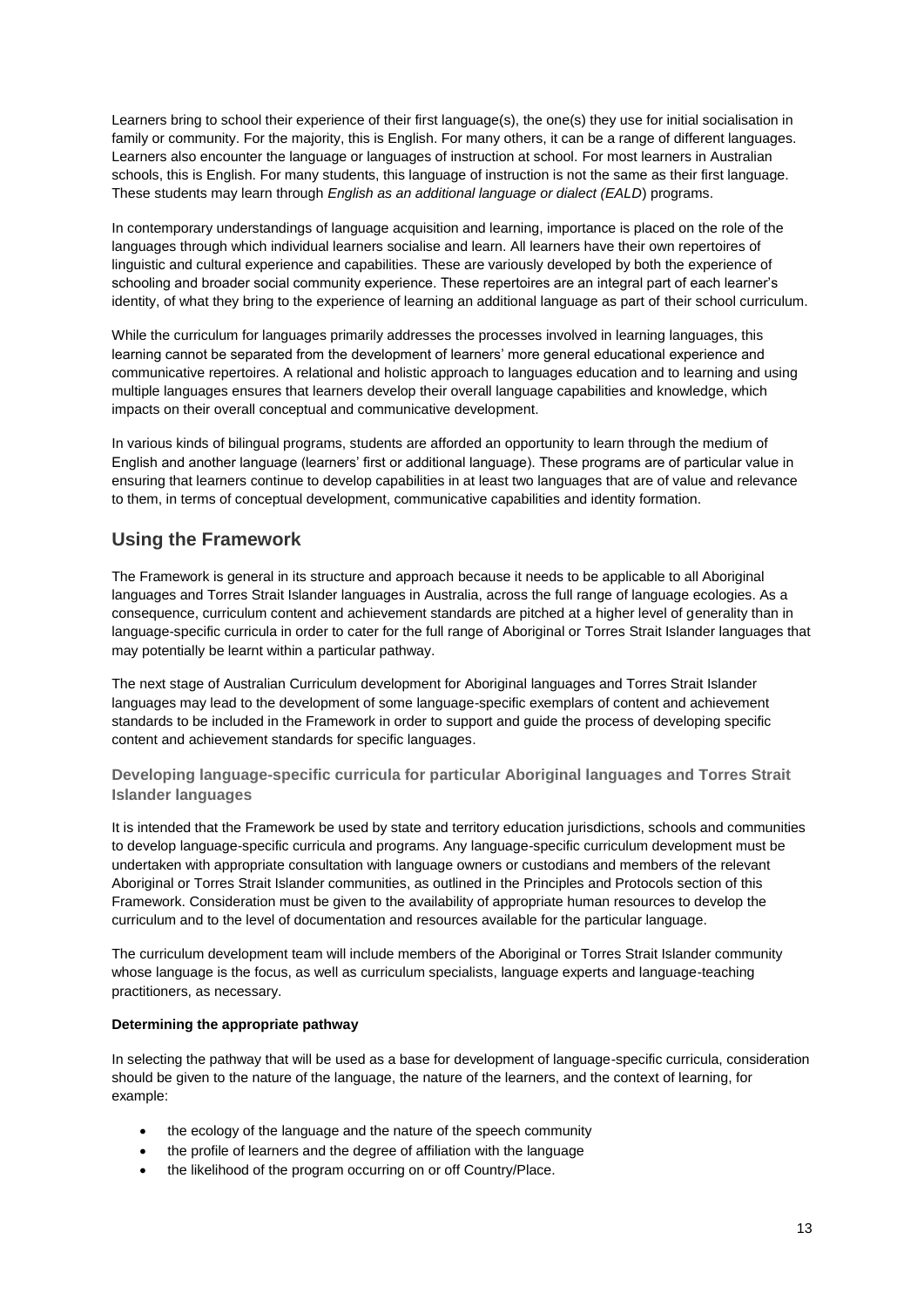The Framework is designed to be flexible in use. When developing language-specific curricula and programs the curriculum development team can select, adapt and modify aspects of the content and achievement standards from across the pathways in ways that best suit the particular language, its context and its learners. For example, language-specific curriculum development for languages that are being revived, still have first language speakers, are regaining fluent speakers, or have substantial resources, could potentially adapt and modify some aspects of the content and achievement standards from the LR, L2 and L1 pathways.

#### **Sequences of learning**

The Framework for Aboriginal Languages and Torres Strait Islander Languages is written as a Foundation – Year 10 learning sequence and presumes continuous learning of the same language across the bands Foundation – Year 2, Years 3–6, and Years 7–10.

The content and achievement standards will require modification if the language-specific curriculum is to be written for different entry points, for example, developing a curriculum for a Year 7 entry point.

#### **Context Statement**

A context statement will be developed for each specific language to describe the distinctiveness and nature of that language, including its use in the community, the place of the language in Australian education, the nature of learning the language, and the diversity of students who will be learning the language.

#### **Content and Achievement Standards**

In developing a language-specific curriculum, the generalised content and achievement standards within a particular pathway may need to be adapted and modified to reflect the nature of the language, the nature of the learners, and the context of learning. This includes adapting band descriptions, content descriptions, content elaborations, and achievement standards.

Language-specific examples such as concepts, key words and phrases should be included in the content and achievement standards. The use of language-specific examples provides teachers with a point of reference when developing programs and provides indications of pitch and expected levels of performance in language use and understanding.

Content elaborations develop aspects of each content description: illustrations, descriptions or examples to indicate opportunities for learning. They are intended as complementary support material. They are neither prescriptive nor comprehensive. The elaborations included for each pathway of the Framework allow for the various ecologies of languages, the various contexts of learning, and the diversity of learners within a particular pathway. This is particularly the case for the LR pathway.

Language-specific curriculum developers should select, adapt and modify elaborations in ways that best suit the particular language and its context and learners, or should create particular content elaborations to accompany the content descriptions for the specific language.

# **Developing teaching and learning programs**

The Australian Curriculum: Languages has been developed for language-as-subject programs (where a language is studied as a subject as part of the school curriculum). Schools and jurisdictions will allocate a larger number of hours in implementing content-based programs (where the content from another learning area is taught in the target language) and bilingual programs.

The Australian Curriculum: Framework for Aboriginal Languages and Torres Strait Islander Languages is designed to achieve four aims that are realised through two interrelated strands: communicating and understanding. In developing teaching and learning programs, the two strands are integrated to ensure holistic learning and to attend to active language use and the development of related knowledge, understandings and reflective capabilities.

The set of strands and sub-strands capture a range of dimensions of language use. As such, they are designed to capture the scope; that is, the range and variety of content to be experienced and learned by students. Teachers will need to design teaching and learning programs by drawing on the content descriptions from a number of sub-strands, and integrate these to create meaningful learning experiences for their particular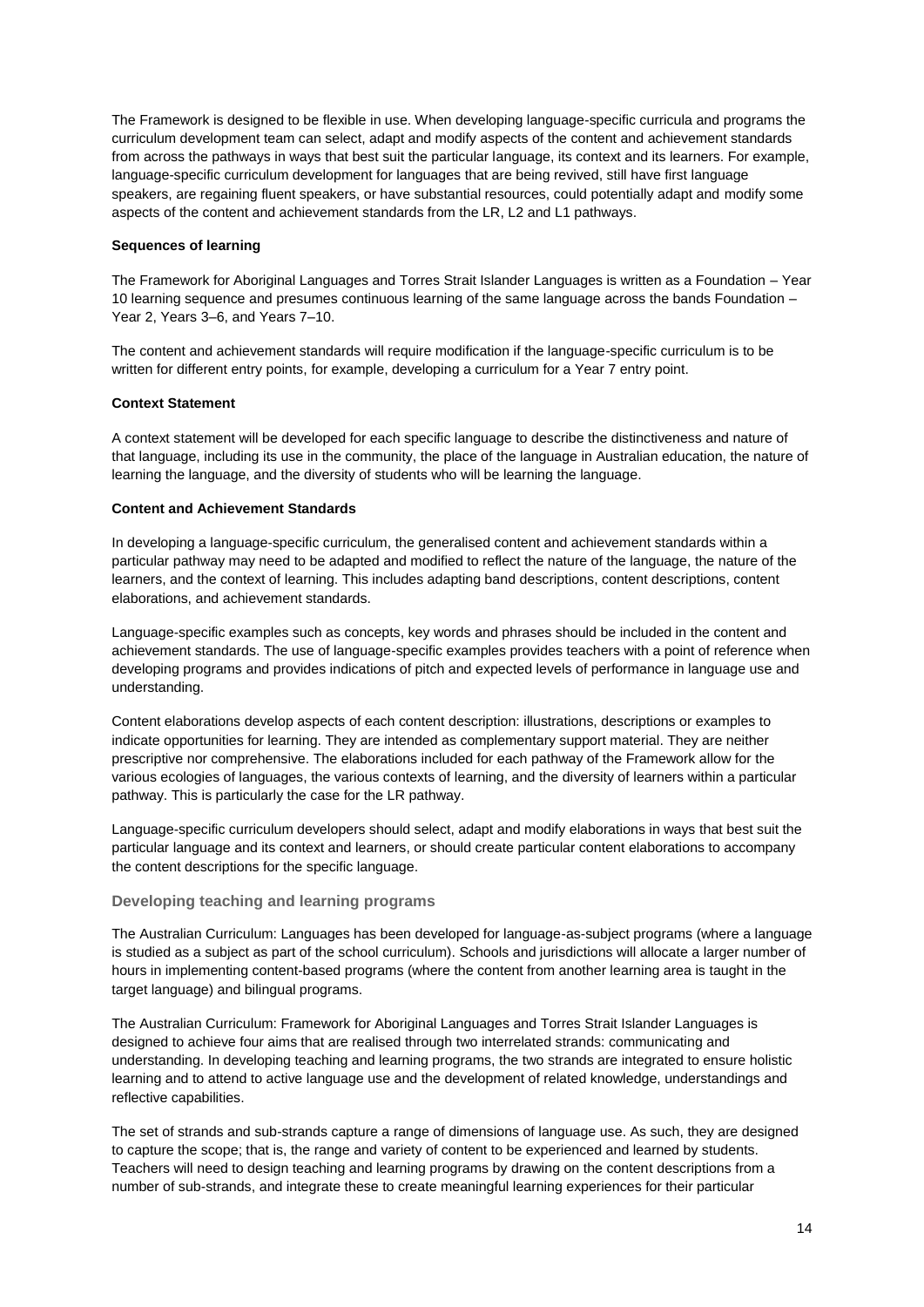learners. The emphases across the strands and sub-strands may vary for different languages, bands and pathways, and for different program contexts. Since the content descriptions indicate the nature and scope of the learning over several-year spans, teachers will need to make decisions about what aspects of the content descriptions will be taught in what year of their program. Year by year, programs can then be used to inform the development of short-term programs (that is, one term/several weeks).

Taken together, band descriptions, content descriptions, content elaborations, and achievement standards provide an overall sense of 'level' of, or expectations about, language teaching and learning at a given moment in time and over time. They give a sense of the level of complexity at which student learning can be pitched, and in relation to assessment they provide a reference point for making judgments about students' progress in learning. Teachers will make decisions about pedagogies that best meet the learning needs of their particular students and that best reflect the context of their particular program.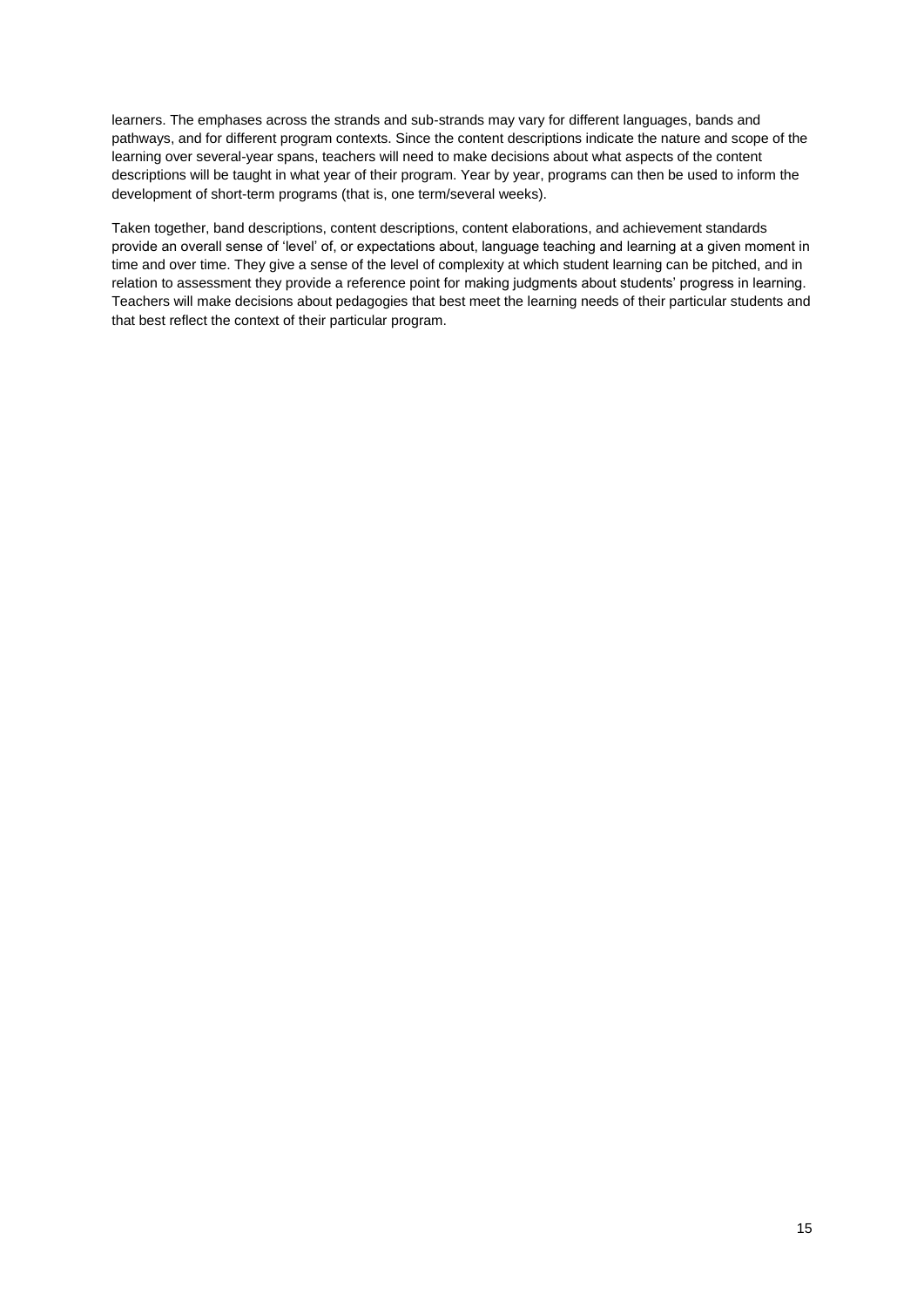### **What is known and documented about the language:**

Many languages may only be known from wordlists, which are typically of widely varying quality. Some may have sketchy grammars. Others may have recorded texts from which some grammar may be extracted. Others, which have slipped from everyday use, may have audio and film resources. In the case of poorly documented languages, where speakers no longer exist and sound or film resources were never made, there will be many gaps to fill. Source materials will need to be interpreted through comparison with each other and with closely related languages, if documentation of these languages exists.

Where there are still speakers of the revival language, fewer gaps will need to be filled and fewer assumptions will need to be made. The remaining speakers of the language will be the arbiters of what is correct or not. In such cases, it is not unusual to have widely differing opinions about what is right, which may simply reflect underlying dialect differences or processes of language change. Where a language is only known from written, historical records, there will be more need for interpretation and the support of historical and comparative linguistics in rebuilding the language, with the understanding that the revived language will most likely never precisely match the original language in structure, vocabulary or usage.

#### **The extent to which the language is used or remembered**

Revival languages also differ in the extent to which they have been re-introduced into the community of owners and custodians, for example:

- the range of functions for which the language is now used (for example, private conversations, written communication, digital messaging, social media)
- the extent of its use in the public domain (for example, public speeches, Welcomes to Country, Acknowledgements of Country, naming of public entities and institutions)
- its use in educational programs (for example, at school or post-school level, in community schools, involving both Indigenous and non-Indigenous people)
- the degree of development of contemporary resources (for example, alphabet books, dictionaries, grammars, learner's guides, readers, animations, radio shows, television shows, websites with online language lessons, phone apps).

Some languages have only just begun their journey of revival, while others have advanced to a point where initial generations of new first language speakers are emerging, as parents use the revived languages with their children.

For languages with limited documentation, English or another community language might be used in school programs in a complementary fashion, for example, to fill in for missing words or expressions. Alternatively, language owners and the community in general may decide to sidestep these gaps altogether, avoiding the use of English or other languages entirely.

### **Implications for developing language specific curricula and language programs**

The curriculum content and achievement standards in the Language Revival Learner Pathway are generalised in order to cater for the range of Aboriginal or Torres Strait Islander languages that may be learnt within this pathway.

The Language Revival Learner Pathway is pitched approximately at middle-of-the-range revival languages; that is, those languages which no longer have fluent first language speakers but have sufficient resources, including a grammar and dictionary, to enable a comprehensive, cumulative, rigorous and meaningful teaching program to be developed. Where there are major gaps in knowledge or documentation relating to a particular language consideration needs to be given as to how far the curriculum content and achievement standards can be realised and sustained for long-term, cumulative learning. An Aboriginal and/or Torres Strait Islander cultural studies program may be the better option under circumstances of severe constraint.

Many programs will use the LR pathway for languages that have few, if any, speakers or associated language community. It is conceivable, however, that over time a language functioning well in revival mode could develop a sufficiently substantial speech community across all generations for it to be taught and learned in either the L1 or L2 pathway. Until a revival language achieves this critical mass, however, the recommended language learning pathway remains LR.